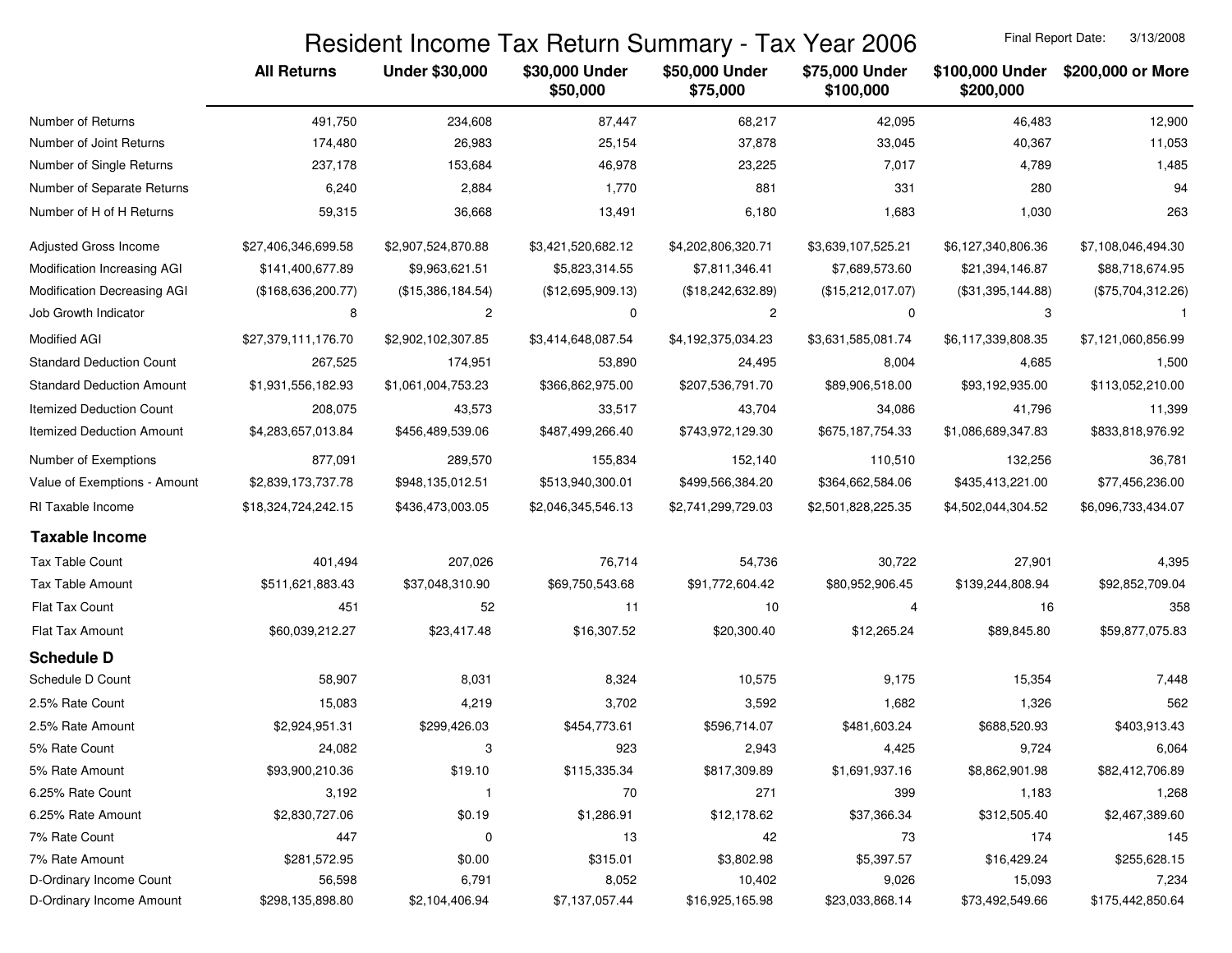|                                      | <b>All Returns</b> | <b>Under \$30,000</b> | \$30,000 Under<br>\$50,000 | \$50,000 Under<br>\$75,000 | \$75,000 Under<br>\$100,000 | \$100,000 Under<br>\$200,000 | \$200,000 or More |
|--------------------------------------|--------------------|-----------------------|----------------------------|----------------------------|-----------------------------|------------------------------|-------------------|
| <b>Schedule CGW</b>                  |                    |                       |                            |                            |                             |                              |                   |
| Sched CGW Count                      | 14,024             | 2,799                 | 2,328                      | 2,847                      | 2,175                       | 3,189                        | 686               |
| 2.5% Rate Count                      | 6,464              | 2,732                 | 1,861                      | 1,488                      | 352                         | 31                           | $\Omega$          |
| 2.5% Rate Amount                     | \$220,290.72       | \$82,165.49           | \$62,977.09                | \$54,622.58                | \$16,388.18                 | \$4,137.38                   | \$0.00            |
| 5% Rate Count                        | 7,648              | 0                     | 533                        | 1,415                      | 1,867                       | 3,150                        | 683               |
| 5% Rate Amount                       | \$917,141.57       | \$0.00                | \$31,743.87                | \$130,245.28               | \$169,364.63                | \$362,411.27                 | \$223,376.52      |
| G-Ordinary Income Count              | 13,498             | 2,294                 | 2,318                      | 2,842                      | 2,172                       | 3,187                        | 685               |
| G-Ordinary Income Amount             | \$43,389,840.35    | \$652,702.70          | \$2,154,877.54             | \$4,946,521.68             | \$5,928,244.86              | \$16,914,087.74              | \$12,793,405.83   |
| <b>Summary of Tax Section</b>        |                    |                       |                            |                            |                             |                              |                   |
| <b>Ordinary Income Count</b>         | 471,590            | 216,111               | 87,084                     | 67,980                     | 41,920                      | 46,181                       | 12,314            |
| Ordinary Income Amount               | \$853,147,622.58   | \$39,805,420.54       | \$79,042,478.66            | \$113,644,292.08           | \$109,915,019.45            | \$229,651,446.34             | \$281,088,965.51  |
| Capital Gains Count                  | 56,916             | 6,955                 | 7,102                      | 9,751                      | 8,798                       | 15,588                       | 8,722             |
| Capital Gains Amount                 | \$101,074,893.97   | \$381,610.81          | \$666,431.83               | \$1,614,873.42             | \$2,402,057.12              | \$10,246,906.20              | \$85,763,014.59   |
| Flat Tax Count                       | 451                | 52                    | 11                         | 10                         | 4                           | 16                           | 358               |
| Flat Tax Amount                      | \$60,039,212.27    | \$23,417.48           | \$16,307.52                | \$20,300.40                | \$12,265.24                 | \$89,845.80                  | \$59,877,075.83   |
| Sch J Count                          | 29                 | $\overline{7}$        | 3                          | 6                          | $\overline{c}$              | $\overline{7}$               | 4                 |
| Sch J Amount                         | \$123,496.12       | \$550.60              | \$1,899.75                 | \$10,001.80                | \$5,353.19                  | \$27,458.72                  | \$78,232.06       |
| Sch 8615 Count                       | 1,311              | 1,205                 | 53                         | 33                         | 10                          | 6                            | $\overline{4}$    |
| Sch 8615 Amount                      | \$494,525.89       | \$235,995.50          | \$80,510.25                | \$85,489.24                | \$39,887.25                 | \$36,029.50                  | \$16,614.15       |
| Other RI Taxes Count                 | 463                | 68                    | 37                         | 51                         | 61                          | 134                          | 112               |
| Other RI Taxes Amount                | \$52,575.70        | \$7,184.79            | \$6,031.00                 | \$5,046.35                 | \$10,055.56                 | \$11,229.75                  | \$13,028.25       |
| <b>Total RI Income Tax Count</b>     | 530,760            | 224,398               | 94,290                     | 77,831                     | 50,795                      | 61,932                       | 21,514            |
| Total RI Income Tax Amount           | \$1,014,932,326.53 | \$40,454,179.72       | \$79,813,659.01            | \$115,380,003.29           | \$112,384,637.81            | \$240,062,916.31             | \$426,836,930.39  |
| RI Alt Min Count                     | 8,512              | 40                    | 74                         | 370                        | 615                         | 2,864                        | 4,549             |
| <b>RI Alt Min Amount</b>             | \$10,194,268.15    | \$21,317.79           | \$32,058.53                | \$134,344.23               | \$237,414.37                | \$1,646,339.45               | \$8,122,793.78    |
| Grand Total Income + Alt Min Ct      | 539,272            | 224,438               | 94,364                     | 78,201                     | 51,410                      | 64,796                       | 26,063            |
| Grand Total Income + Alt Min Amt     | \$1,025,126,594.68 | \$40,475,497.51       | \$79,845,717.54            | \$115,514,347.52           | \$112,622,052.18            | \$241,709,255.76             | \$434,959,724.17  |
| <b>RI % of Allowable Fed Credits</b> |                    |                       |                            |                            |                             |                              |                   |
| Foreign Tax Credit Count             | 24,237             | 3,180                 | 2,770                      | 3,711                      | 3,278                       | 6,564                        | 4,734             |
| Foreign Tax Credit Amount            | \$2,754,239.76     | \$31,574.69           | \$41,407.72                | \$69,430.19                | \$84,284.91                 | \$333,099.50                 | \$2,194,442.75    |
| Credit for Child Care Count          | 19,265             | 3,246                 | 3,227                      | 3,678                      | 3,495                       | 4,800                        | 819               |
| Credit for Child Care Amount         | \$2,509,533.44     | \$374,303.98          | \$446,502.84               | \$462,574.93               | \$466,547.47                | \$645,856.97                 | \$113,747.25      |
| Credit for Elderly Count             | 258                | 246                   | $\overline{\mathbf{c}}$    | 3                          | 5                           | $\overline{c}$               | $\mathbf 0$       |
| Credit for Elderly Amount            | \$10,832.93        | \$9,562.18            | \$87.25                    | \$750.00                   | \$271.00                    | \$162.50                     | \$0.00            |
| Federal Mortgage Credit Count        | 169                | 15                    | 52                         | 55                         | 31                          | 15                           | -1                |
| Federal Mortgage Credit Amount       | \$49,339.87        | \$1,432.00            | \$16,010.92                | \$14,042.24                | \$10,743.24                 | \$6,811.47                   | \$300.00          |
| <b>Adoption Credit Count</b>         | 121                | 2                     | 19                         | 39                         | 36                          | 25                           | 0                 |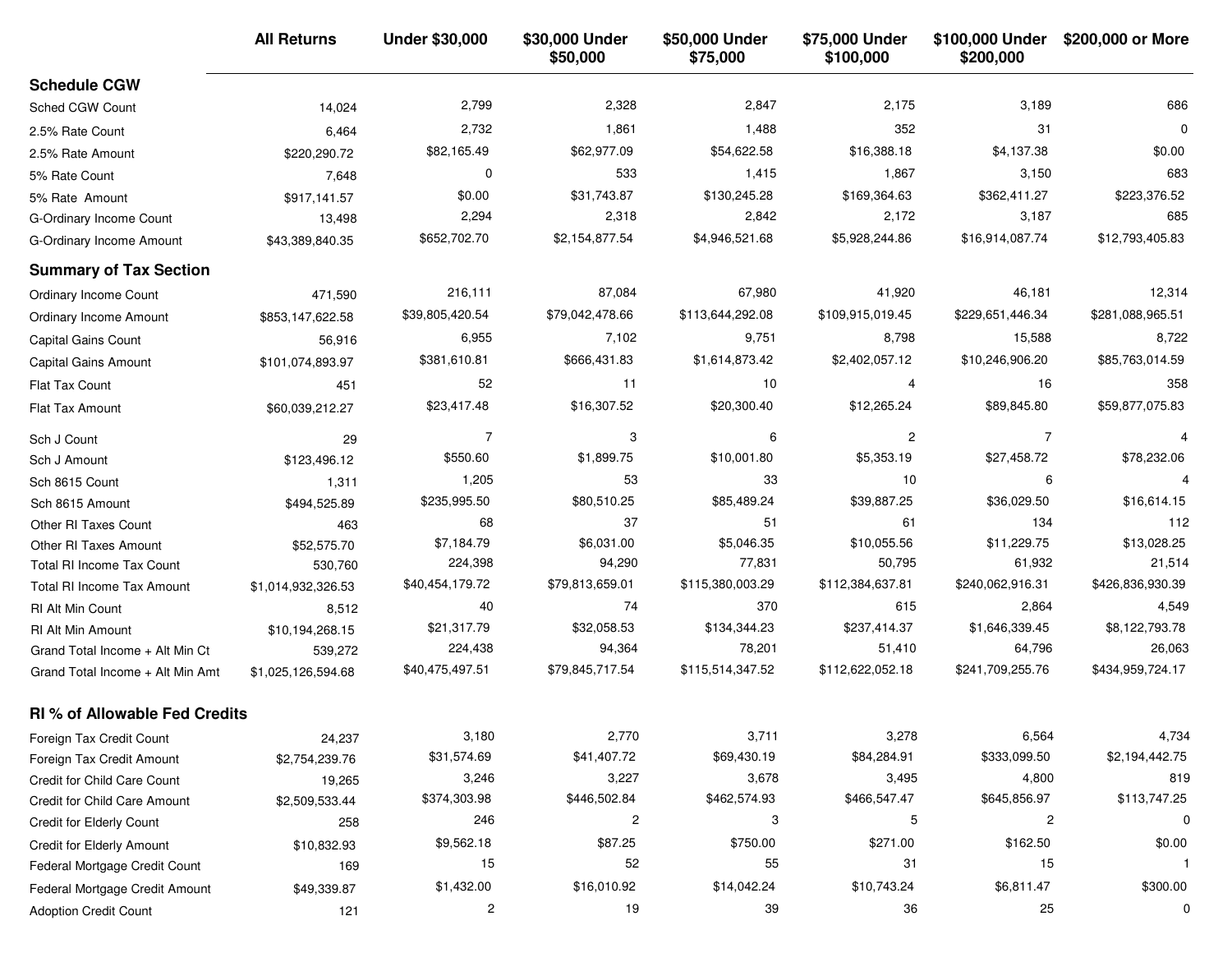|                                    | <b>All Returns</b> | <b>Under \$30,000</b> | \$30,000 Under<br>\$50,000 | \$50,000 Under<br>\$75,000 | \$75,000 Under<br>\$100,000 | \$100,000 Under<br>\$200,000 | \$200,000 or More |
|------------------------------------|--------------------|-----------------------|----------------------------|----------------------------|-----------------------------|------------------------------|-------------------|
| <b>Adoption Credit Amount</b>      | \$133,869.00       | \$214.25              | \$8,669.25                 | \$32,370.75                | \$40,795.25                 | \$51,819.50                  | \$0.00            |
| <b>Other Federal Credits Count</b> | 3,140              | 291                   | 270                        | 441                        | 406                         | 1,208                        | 524               |
| Other Federal Credits Amount       | \$1,609,695.70     | \$62,253.43           | \$72,306.73                | \$141,096.62               | \$131,929.80                | \$338,305.87                 | \$863,803.25      |
| <b>Credits</b>                     |                    |                       |                            |                            |                             |                              |                   |
| Out of State Credit Count          | 70,386             | 15,723                | 15,106                     | 13,943                     | 9,874                       | 11,841                       | 3,899             |
| Out of State Credit Amount         | \$117,338,617.00   | \$3,682,690.05        | \$10,166,792.94            | \$15,038,840.52            | \$14,944,921.28             | \$33,430,360.00              | \$40,075,012.21   |
| FT Out of State Credit Count       | 166                | 13                    | 5                          |                            | 0                           | 3                            | 144               |
| FT Out of State Credit Amount      | \$6,162,820.60     | \$11,369.84           | \$14,541.00                | \$4,402.00                 | \$0.00                      | \$13,773.04                  | \$6,118,734.72    |
| Prop Tax Now Count                 | 50,978             | 50,955                | 12                         | 8                          | -1                          | 2                            | 0                 |
| Prop Tax Now Amount                | \$14,090,126.44    | \$14,086,283.94       | \$2,342.44                 | \$900.05                   | \$300.00                    | \$300.01                     | \$0.00            |
| Prop Tax Later Count               | 0                  | $\Omega$              | 0                          | $\Omega$                   | 0                           | 0                            | 0                 |
| Prop Tax Later Amount              | \$0.00             | \$0.00                | \$0.00                     | \$0.00                     | \$0.00                      | \$0.00                       | \$0.00            |
| <b>Investment Tax Credit</b>       | 523                | 31                    | 27                         | 35                         | 24                          | 115                          | 291               |
| <b>Investment Tax Amount</b>       | \$3,570,918.08     | \$12,989.14           | \$19,948.74                | \$22,707.30                | \$21,812.99                 | \$184,040.05                 | \$3,309,419.86    |
| <b>Historical Count</b>            | 784                | 8                     | 24                         | 27                         | 36                          | 138                          | 551               |
| <b>Historical Amount</b>           | \$33,743,010.61    | \$2,905.55            | \$21,156.93                | \$31,429.28                | \$53,387.91                 | \$427,180.16                 | \$33,206,950.78   |
| <b>Surviving Spouse Count</b>      | 2                  | $\overline{c}$        | $\mathbf 0$                | $\Omega$                   | 0                           | 0                            | $\Omega$          |
| <b>Surviving Spouse Amount</b>     | \$147.00           | \$147.00              | \$0.00                     | \$0.00                     | \$0.00                      | \$0.00                       | \$0.00            |
| Wage Credit Count                  | 92                 | $\mathbf 0$           | 2                          | 4                          | 11                          | 18                           | 57                |
| Wage Credit Amount                 | \$618,137.92       | \$0.00                | \$1,322.00                 | \$4,416.43                 | \$20,613.43                 | \$71,962.06                  | \$519,824.00      |
| <b>Interest Credit Count</b>       | 29                 | $\Omega$              | $\overline{c}$             | $\Omega$                   | -1                          | $\overline{7}$               | 19                |
| <b>Interest Credit Amount</b>      | \$368,151.27       | \$0.00                | \$378.45                   | \$0.00                     | \$125.00                    | \$10,831.00                  | \$356,816.82      |
| Lead Paint Count                   | 36                 | 10                    | 4                          | 5                          | 5                           | 8                            | $\overline{4}$    |
| <b>Lead Paint Amount</b>           | \$110,272.64       | \$36,803.53           | \$6,516.11                 | \$6,801.00                 | \$15,652.00                 | \$23,500.00                  | \$21,000.00       |
| Apprenticeship Count               | 0                  | $\Omega$              | $\Omega$                   | $\Omega$                   | 0                           | 0                            | 0                 |
| Apprenticeship Amount              | \$0.00             | \$0.00                | \$0.00                     | \$0.00                     | \$0.00                      | \$0.00                       | \$0.00            |
| R and D Property Count             | 11                 | $\overline{c}$        | $\mathbf 0$                |                            | 0                           | 1                            | 7                 |
| R and D Property Amount            | \$192,809.00       | \$1,150.00            | \$0.00                     | \$2.00                     | \$0.00                      | \$14.00                      | \$191,643.00      |
| R and Exp Count                    | 94                 | $\overline{4}$        | 5                          |                            | 3                           | 14                           | 63                |
| R and Exp Amount                   | \$1,305,728.10     | \$1,880.00            | \$5,721.00                 | \$2,192.00                 | \$1,472.10                  | \$25,719.00                  | \$1,268,744.00    |
| Job Training Count                 | 62                 | 7                     | 5                          | 3                          | 3                           | 9                            | 35                |
| <b>Job Training Amount</b>         | \$346,659.10       | \$760.00              | \$1,190.01                 | \$807.00                   | \$2,213.33                  | \$9,775.62                   | \$331,913.14      |
| Film Count                         | 197                | 0                     |                            | 0                          |                             | 11                           | 184               |
| Film Amount                        | \$19,527,136.08    | \$0.00                | \$319.93                   | \$0.00                     | \$1,791.00                  | \$77,435.67                  | \$19,447,589.48   |
| <b>Other Credits Count</b>         | 63                 | 3                     | 7                          | 11                         | 10                          | 23                           | 9                 |
| Other Credits Amount               | \$297,838.14       | \$1,195.91            | \$4,829.63                 | \$11,463.43                | \$16,192.03                 | \$54,904.14                  | \$209,253.00      |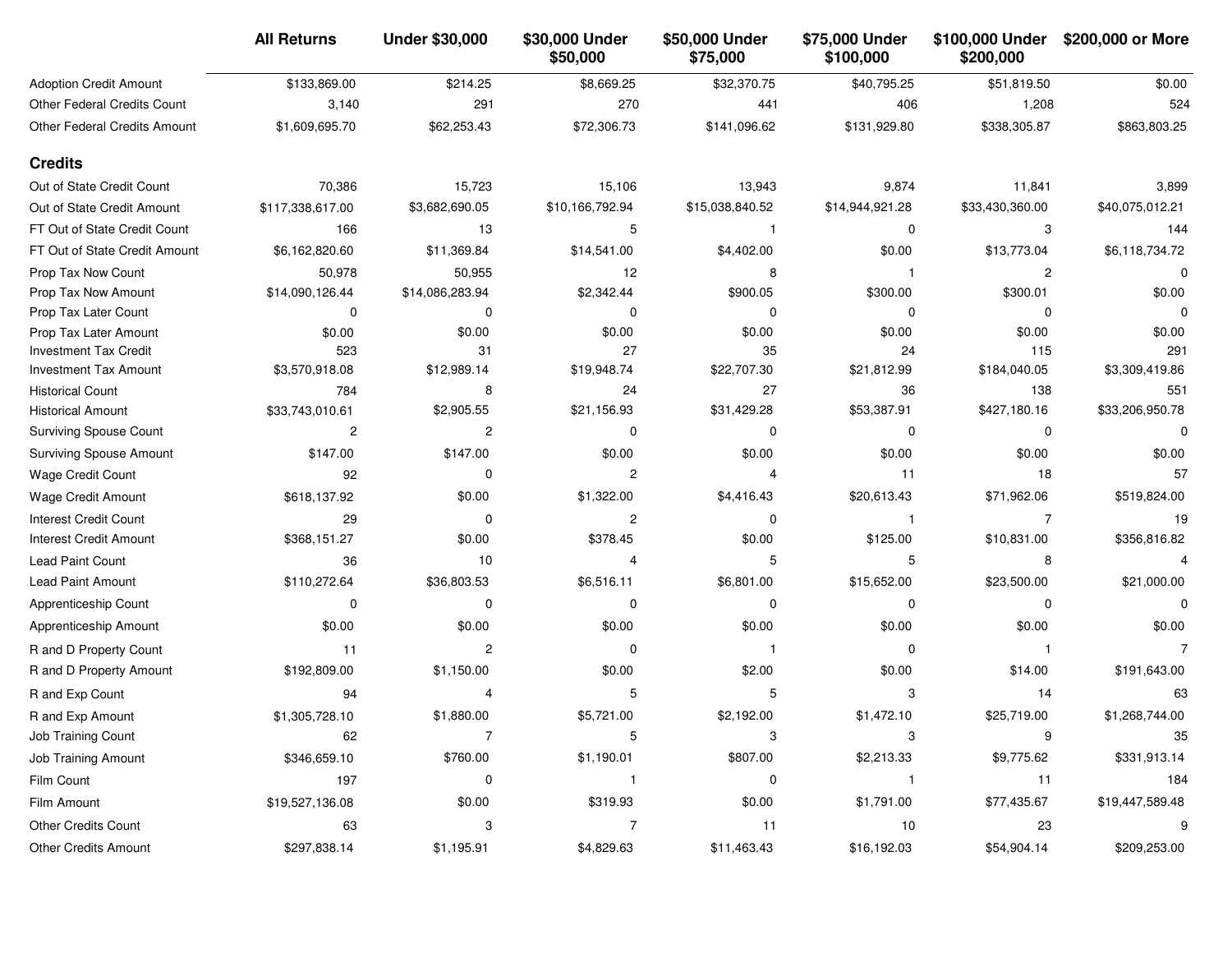| <b>Earned Income Credit</b><br><b>Earned Income Credit Count</b><br>58,912<br>5,107<br>$\overline{\mathbf{c}}$<br>0<br>64,022<br>-1<br>\$608,873.89<br>\$0.00<br>\$104.00<br>\$150.50<br>Earned Income Credit Amount<br>\$7,798,856.74<br>\$7,189,728.35<br>1,429<br>$\mathbf 0$<br>Refundable EIC Count<br>53,685<br>52,254<br>\$34,834.51<br>\$0.00<br>\$104.00<br>Refundable EIC Amount<br>\$3,935,609.12<br>\$3,900,655.61<br>\$15.00 | $\mathbf 0$<br>\$0.00<br>0<br>\$0.00<br>56<br>\$614.00<br>61 |
|-------------------------------------------------------------------------------------------------------------------------------------------------------------------------------------------------------------------------------------------------------------------------------------------------------------------------------------------------------------------------------------------------------------------------------------------|--------------------------------------------------------------|
|                                                                                                                                                                                                                                                                                                                                                                                                                                           |                                                              |
|                                                                                                                                                                                                                                                                                                                                                                                                                                           |                                                              |
|                                                                                                                                                                                                                                                                                                                                                                                                                                           |                                                              |
|                                                                                                                                                                                                                                                                                                                                                                                                                                           |                                                              |
|                                                                                                                                                                                                                                                                                                                                                                                                                                           |                                                              |
| <b>Checkoff Contributions</b>                                                                                                                                                                                                                                                                                                                                                                                                             |                                                              |
| 276<br>197<br>265<br>378<br>1,452<br>280<br>Drug Program Count                                                                                                                                                                                                                                                                                                                                                                            |                                                              |
| \$893.00<br>\$819.00<br>\$1,550.00<br>Drug Program Amount<br>\$6,437.04<br>\$1,681.04<br>\$880.00                                                                                                                                                                                                                                                                                                                                         |                                                              |
| 215<br>186<br>250<br>250<br>238<br><b>Olympic Contribution Count</b><br>1,200                                                                                                                                                                                                                                                                                                                                                             |                                                              |
| \$265.00<br>\$312.00<br>\$467.00<br>\$1,751.00<br>\$281.00<br>\$311.00<br><b>Olympic Contribution Amount</b>                                                                                                                                                                                                                                                                                                                              | \$115.00                                                     |
| 327<br>406<br>410<br>RI Organ Transplant Count<br>2,204<br>562<br>405                                                                                                                                                                                                                                                                                                                                                                     | 94                                                           |
| \$1,456.00<br>\$1,640.00<br>\$2,481.00<br>\$10,205.02<br>\$1,942.01<br>\$1,560.01<br>RI Organ Transplant Amount                                                                                                                                                                                                                                                                                                                           | \$1,126.00                                                   |
| 275<br>224<br>309<br>RI Council on the Arts Count<br>395<br>298<br>1,584                                                                                                                                                                                                                                                                                                                                                                  | 83                                                           |
| \$1,003.01<br>\$1,278.00<br>\$1,687.92<br>\$2,346.86<br><b>RI Council on the Arts Amount</b><br>\$8,533.89<br>\$1,191.10                                                                                                                                                                                                                                                                                                                  | \$1,027.00                                                   |
| 314<br>248<br>309<br>Nongame Wildlife Fund Count<br>1,694<br>440<br>307                                                                                                                                                                                                                                                                                                                                                                   | 76                                                           |
| \$1,092.20<br>\$1,361.00<br>\$1,945.00<br>\$1,129.01<br>Nongame Wildlife Fund Amount<br>\$8,019.21<br>\$1,638.00                                                                                                                                                                                                                                                                                                                          | \$854.00                                                     |
| 406<br>319<br>413<br><b>Child Disease Victims Fund Count</b><br>2,296<br>645<br>433                                                                                                                                                                                                                                                                                                                                                       | 80                                                           |
| \$1,859.10<br>\$3,145.00<br>\$1,917.20<br>\$1,998.00<br>Child Disease Victims Fund Amt<br>\$12,325.58<br>\$2,457.28                                                                                                                                                                                                                                                                                                                       | \$949.00                                                     |
| 472<br>399<br>500<br>Military Family Relief Count<br>2,594<br>608<br>514                                                                                                                                                                                                                                                                                                                                                                  | 101                                                          |
| \$3,202.60<br>\$3,952.99<br>\$6,737.00<br>Military Family Relief Amount<br>\$25,953.55<br>\$3,693.96<br>\$3,907.00                                                                                                                                                                                                                                                                                                                        | \$4,460.00                                                   |
| 168<br>182<br>246<br>237<br>Sales and Use Tax Count<br>262<br>1,168                                                                                                                                                                                                                                                                                                                                                                       | 73                                                           |
| \$10,150.29<br>\$20,154.41<br>\$15,097.27<br>\$12,843.35<br>Sales and Use Tax Amount<br>\$95,427.97<br>\$15,696.27                                                                                                                                                                                                                                                                                                                        | \$21,486.38                                                  |
| <b>Payments</b>                                                                                                                                                                                                                                                                                                                                                                                                                           |                                                              |
| 73,617<br>37,555<br>41,423<br>387,829<br>165,811<br>59,062<br><b>Withholding Count</b>                                                                                                                                                                                                                                                                                                                                                    | 10,361                                                       |
| \$98,758,910.22<br>\$180,697,529.69<br>\$84,479,869.03<br>\$60,851,089.82<br>\$111,270,600.48<br><b>Withholding Amount</b><br>\$703,449,773.08                                                                                                                                                                                                                                                                                            | \$167,391,773.84                                             |
| 5,927<br>5,318<br>8,665<br><b>Estimated Pay Count</b><br>6,452<br>39,433<br>7,020                                                                                                                                                                                                                                                                                                                                                         | 6,051                                                        |
| \$4,957,881.38<br>\$9,814,653.68<br>\$28,374,649.16<br><b>Estimated Pay Amount</b><br>\$183,913,992.98<br>\$3,635,350.29<br>\$9,154,855.02                                                                                                                                                                                                                                                                                                | \$127,976,603.45                                             |
| Other Payments Count<br>3,059<br>2,547<br>4,422<br>21,152<br>4,118<br>3,156                                                                                                                                                                                                                                                                                                                                                               | 3,850                                                        |
| \$2,147,320.29<br>\$7,846,774.59<br>\$1,168,840.82<br>Other Payments Amount<br>\$75,591,597.46<br>\$867,864.92<br>\$1,777,907.65                                                                                                                                                                                                                                                                                                          | \$61,782,889.19                                              |
| 18,471<br>13,634<br>17,961<br><b>Balance Due Count</b><br>95,774<br>22,735<br>18,060                                                                                                                                                                                                                                                                                                                                                      | 4,913                                                        |